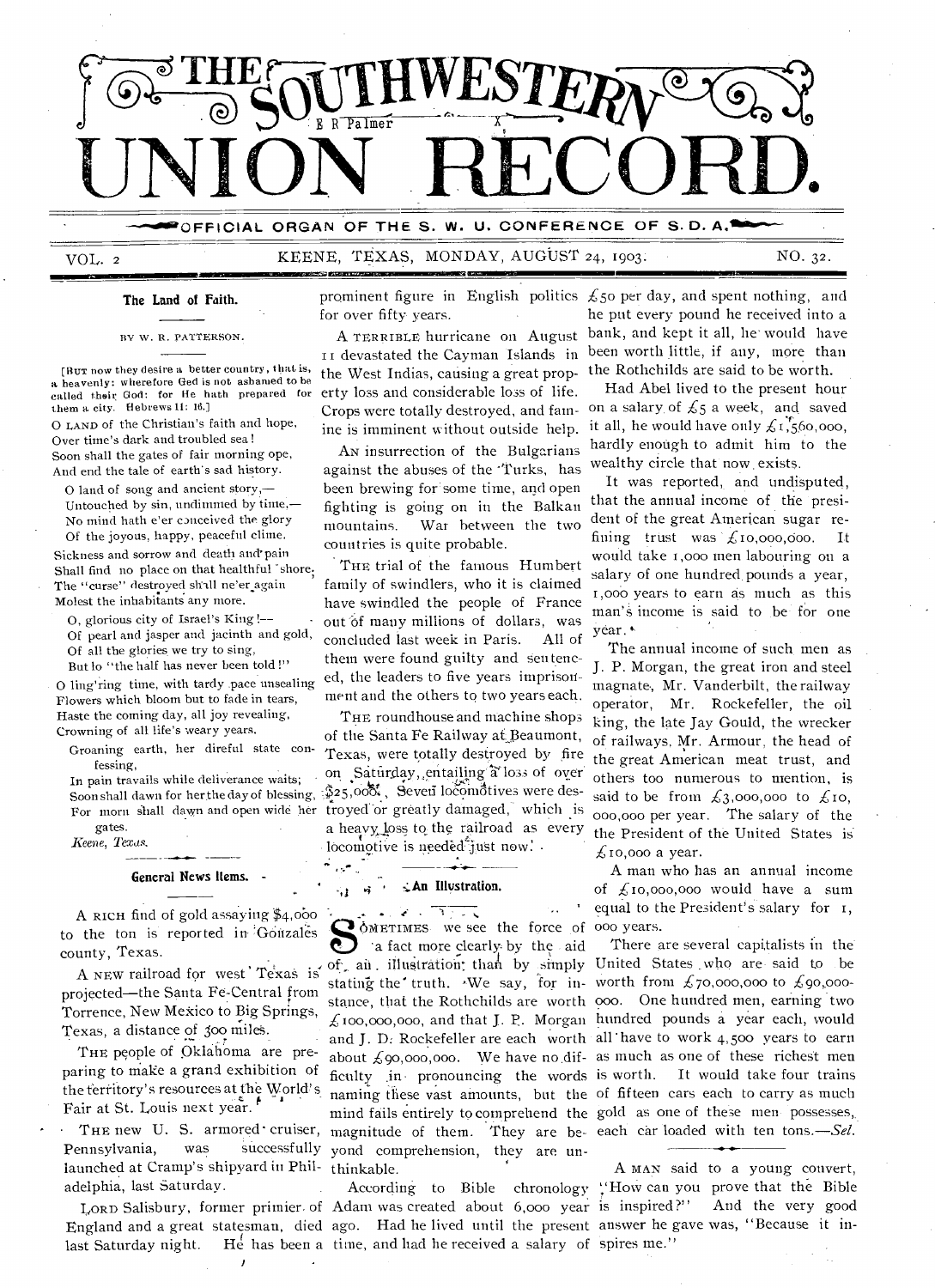### **Arkansas Conference Proceedings.**

#### *[Concluded.]*

A MOTION was made that the conference committee advise with the Springdale school board for the advancement of the school, which was supported and carried.. Remarks were made by Elder Nelson in reference to the lack of funds to settle with the laborers at low rates, and he hoped that those who were behind in their tithe would feel it their duty to settle back tithe.

The subject of electing delegates to the Union Conference to be held in the spring was considered. Discussion arose as to the number of delegates this conference was entitled to. If the constitution considered the presidents of the conferences delegates at large, it was entitled to three. As it was uncertain until it could be looked up, a motion was made that Elder Sommerville and the first man on the conference committee be elected as delegates, which was supported and carried. It was also moved that if the constitution called for another delegate, the conference committee be authorized to appoint one. This was supported and carried.

Moved and supported that we adjourn sine die.

> F. E. HEERMANN, *Secretary.*

# **The Work.**

forward in the good work. pect to enter this work to canvass the work in this place that God will be patient and long-suffering. during the fall and winter. They give us scores of souls for the hire of went home from the meeting to make our labor. The brethren are all faiththeir arrangements to start out as ful in their part of the work. soon as possible. Elder Nelson encouraged them by offering them a donation of five dollars' worth of helps each to start with, which they heartily appreciated. Elder Griffin, Brother Bender and wife remained faithful sister in Christ, who has been with the work in Van Buren after in the truth for a number of years, camp meeting, as long as the interest but who has had many reverses, much passengers in all. It is now and will demands it, then they will return to sickness, and so many bitter experi-be for a long time the most densely Texarkana to continue the work they ences that she might well be called traveled spot on the face of the globe. left before the meeting. Brother Naomi. Watts returned home to be with his Besides her other bitter experiences family at Siloam Springs for a while she suffered the loss by fire of furni-to you assure him that you are going

 $\alpha$ rkansas  $\ast$  Department.  $\frac{\text{ing in Gentry}}{\text{for then Senyus}(\text{all})}$ close of the camp meeting. From reaches its readers she will be visiting and is not able to do any work. friends in Kansas, taking a much needed rest of a couple of weeks.

F. E. H.

# **THE FIELD.**

camp meeting for a tent meeting at knowledged. Gentry. The conference committee considered this call, and decided that the writer should go there with a tent.

We opened up the meeting on some nights the tent will not hold all the letter in at her request: that come. Many are interested. God has been impressing my mind to and keep God's holy day.

brethren but also by our sisters. three o'clock in the afternoon the tent into the path that leads to distrucwas well filled, and after presenting

V. B. WATTS.

**An Appeal.** 

after which he will hold a tent meet- ture, building, and even their wear- to make good use of it." I WRITE this appeal in behalf of a  $(See$  Ruth ist chapter.)

for there. Elder Sommerville returned and has done what she could for the to Springdale with his family at the cause, and that has been quite a little. there he will go to Waco, Texas to Union Conference, but for charity's attend the Texas camp meeting. The sake we do not wish to make her secretary also returned to her. post of name public. She found the truth in duty, but by the time this paper Texas. She has nervous prostration She is a worthy sister, She is pretty well known in this

GENTRY.—There was a call at Territory, and the same will be ac-Now, we ask for help\_for her in the way of quilts, comforts, etc. Also cash donations, and be assured, dear friends, that this is a worthy and urgent call. Send all donations, prepaid to J. J. Jobe, Krebs, Indian



tent.<br>
We opened up the meeting on  $\bigcap_{s=1}^{\infty}$  HE following was written by a<br>
Friday, August 7. There has been a who failed to give her name, theregood attendance from the first, and fore we cannot publish it; but send HE following was written by a sister in Harrison, Arkansas, *Dear friends:—* 

 $\sum_{\text{EALL}}$  a.u. left the camp meeting commandments," we all engaged in cause. For sometime my health has in good courage to press the ordinances of humility and Lord's been very poor, and I have gradually twelve good, substantial canvassers ex- scene for God was present. Pray for take offience; but the Lord tells us to make the message more definite, and word of comfort to all half-hearted tell the people the consequence if brothers and sisters. For sometime I they do not obey. Last night the have been letting this world with its Sabbath was presented to them, and troubles and cares come between me several said they were going to obey and the. blessed Master. In fact I Sabbath, August 15, is a day that the Saviour tells us to draw near unto will long be remembered by our Him, and He will comfort and bless brethren, and not only by our us; but it seems when difficulty to the people the words of the going to take a fresh stand for the Saviour, "If ye love me keep my Lord, and I want to labor in His commandments," we all engaged in cause. For sometime my health has supper. Many were touched by the grown cross and irritable, easy to *I* would like to say a have been half-hearted when I knew At arises, one will gradually drift back With the help of God I am

> From that spot in New York in front of the Brooklyn bridge, less than one acre in area, radiate railroad lines in all direction, which carry about 15o,000,00o passengers per annum. When the planned transportation lines are completed about another 150,000, 000 of passengers will have to be accommodated, or about 300,000,000 *—Houston Chronicle.*

"If you want God to reveal his will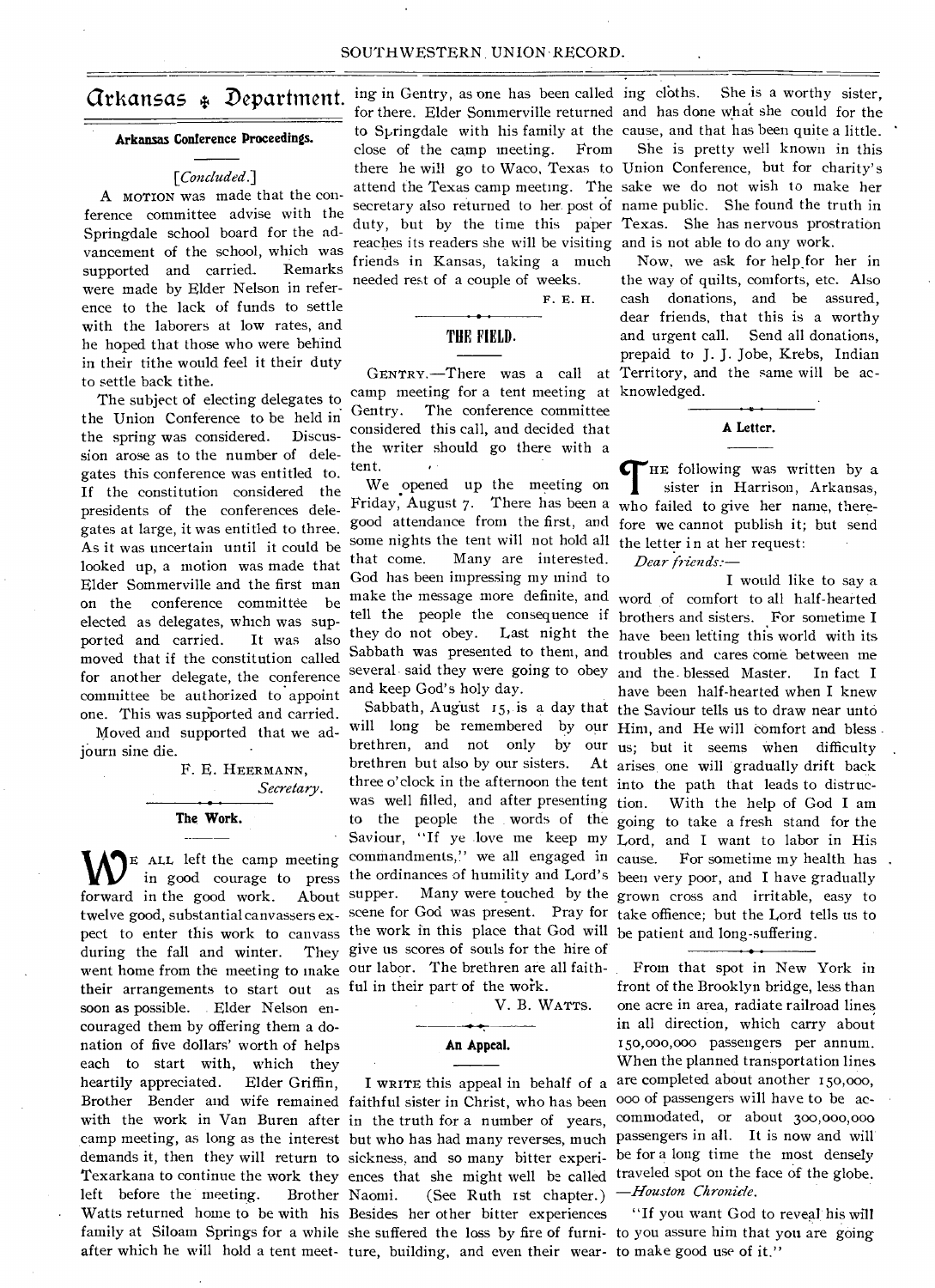| A WEEKLY JOURNAL<br>Published by the Southwestern Union Con-<br>ference of the Seventh-day Adventists.     |
|------------------------------------------------------------------------------------------------------------|
| $C. N. WooDWARD, - - - - - - -$ Editor<br>and Business Manager. .<br>N. P. NELSON, - - - Associate Editor. |
| Subscription Price, per year, $-  \frac{1}{2}$ .50<br>Clubs of Ten, one year, $- - - - - 4$ 50             |
| <b>AGENTS:</b><br>Oklahoma Tract Society, Oklahoma City,<br>Oklahoma.                                      |

Arkansas Tract Society, Springdale, Arkansas Texas Tract Society, Keene, Texas.

All papers will be discontinued when the time expires, unless promptly renewed.

Subscribers who do not receive their paper regularly should notify the office of publication and not the Tract Society, as the latter are not responsible for the mailing of the papers.

Money, or letters, should not be sent to individuals. All business communications should be addressed, and all remittances and RECORD, Keene, Johnson County, Texas.

Entered October 24, 1902 at Keene, Texas, as second-class matter, under Act of Congress of March 3, 1879.

#### Notes.

BROTHER John Kilgore, father of R. M. Kilgore, who is well known to most of our readers, died at Washington, Iowa, August 3rd. He was one of the oldest Adventists in the him to coach them in their work. State of Iowa.

PLANS are being laid for the coming Teacher's Institute, to be held next month. It has been definitely learned.that Professor Floyd Bralliar, of the Central Union Conference, will be here and probably have the oversight.

A PRIVATE letter from Elder N. P. Nelson states that they had an excellent meeting at El Reno, Oklahoma, notwithstanding their camp was out on the open prairie, and they had excessive rains at the start. One thing of special note was the great interest he found there in school work.

the last number of the *Review* and issued at Washington, D. C. first number of the *Review* is at hand. the world began.—*Times-Dispatch.*  The printing of books and pamphlets will still be done at Battle Creek "Blessed are the pure in heart."

 $\angle \mathbb{C}$ he  $\div$  Union  $\div$  Record.  $\div$  until better facilities can be arranged for at Washington.

> The *Signs of the Times* mailing list has increased  $i,000$  a month for the past two months, in spite of this being the dull season of the year.

### What Pluck Will Do.

THE New York *Herald* says that<br>
fifty students of the Columbia<br>
University have engaged Newell HE New York *Herald* says that fifty students of the Columbia Perry, a blind man, to coach them. Mr. Perry is a wonderful man. When a boy eight years of age, he lost his eyesight; but even this affliction did not discourage him; and he entered the California School for the Blind. When nineteen years old he matriculated-in the University of California, where he took the degree of Bachelor of Philosophy afterward becoming a teacher and served in that capacity for a year.

money orders made payable to the S. W. U. higher mathematics at the University Subsequently he took a course in of Chicago and received a degree. In 1900 he went to Europe and studied in the University of Munich, taking there the degree of Doctor of Philosophy. He is now regarded as one of the best mathematicians in the country, and has made wonderful attainments in that branch of study; and thus it is that these students of Columbia University have engaged

> We relate this story for the benefit of our young readers, and hope it will encourage and stimulate them.

After all it is work that tells. This man had talent, but he had industry also. He had more than that; he had pluck. He was not cast down by even so great an affliction as blindness. He determined to succeed, and he has succeeded where many others with good eyesight have failed. If all the young men in this land had the same pluck and determination, there would be fewer to say that there is no chance for a young man in the United States.

THE announcement is made that of this character, for every young *Instructor* has been issued as Battle dustrious, and who determines to Creek, and hereafter they will be overcome obstacles. Indeed such There is a chance for a young man man who is courageous and in-The men never had so good a chance since

#### Don'ts for Canvassers.

Don't argue.

Don't preach.

Don't go to extremes.

Don't be afraid to work.

Don't try to *teach* your book.

Don't try to tell something you

don't know.

Don't be ashamed of your calling. -

Don't forget that you are engaged in an honorable business.

Don't be afraid to stay in the field. Don't forget that your business is to *sell books.* 

Don't fail .to do your work in a business way.

Don't be too easy on the people when delivering books.

Don't let the people go back on their orders without good reasons.

Don't forget to be good natured, but be business.

Don't go on foot when the land is full.of horses.

Don't think it necessary to spend an hour making your toilet.

Don't use money that belongs to the Office.

Don't expect the Lord to do for you what you ought to do for yourself.

Don't forget that unless you make a financial success you cannot stay in the field.

Don't fail to constantly improve in language and manners.

Don't think it unnecessary to study grammar.

Don't go about raising up prejudice by dwelling on doctrinal points.

Don't fail to *plan* in making your delivery.

Don't take more orders for a certain time than you can deliver, and then be sure to be on time,

Don't think the canvassing work a failure because some give it up. The failure was with these persons. They didn't know their business.

there would be fewer failures, and Lord has said about the canvassing Don't above all forget what the work, and that Jesus and holy angels will give us success, if we do all in our power to enlighten souls.-Sel.

> THE effectual preacher must not only reveal Christ to men, but reveal men to themselves.

> IP minsters would bore deeper into God's Word before going into the pulpit, they would bore their congregatiou less after going into the pulpit.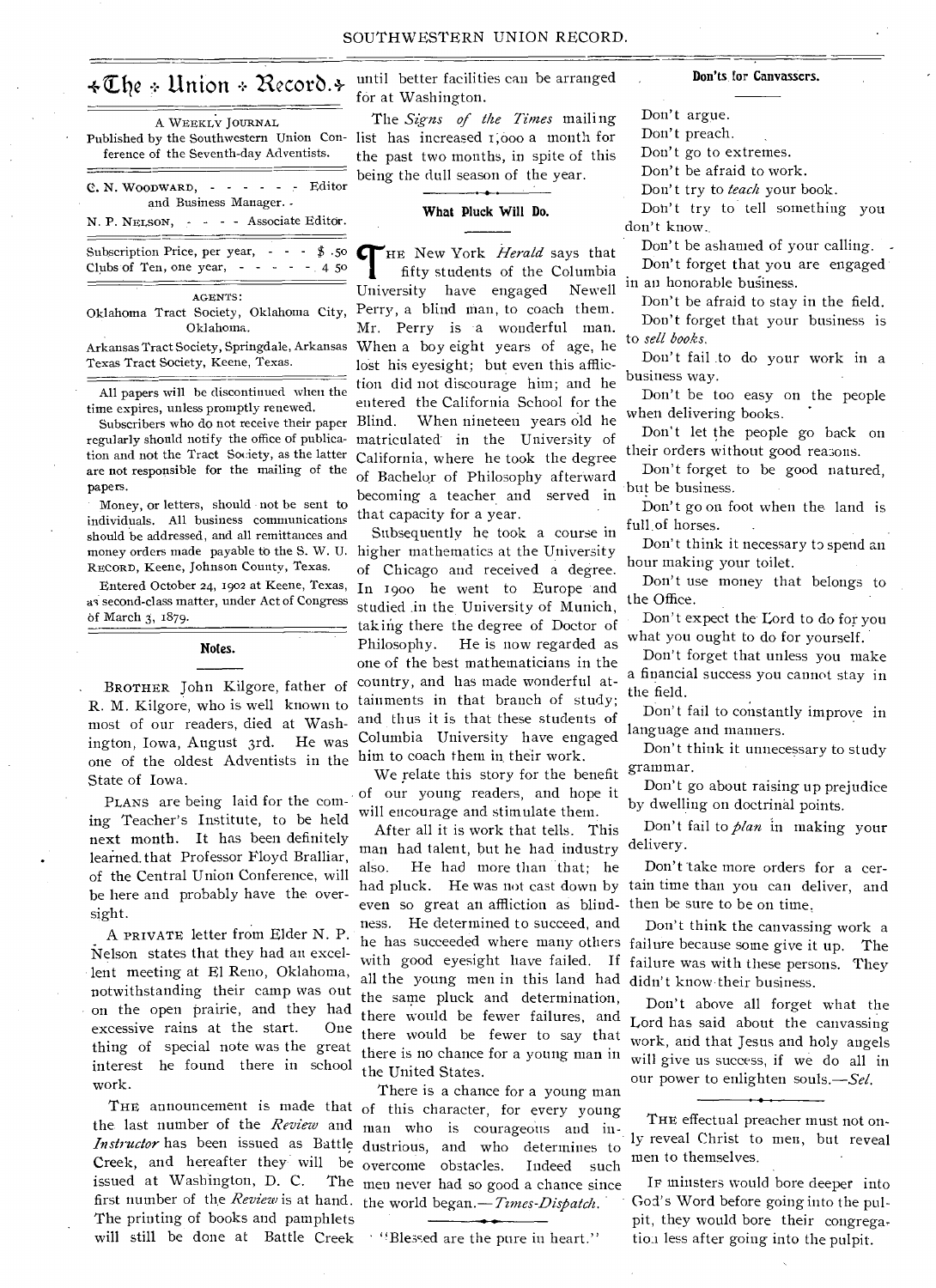# $\div \overline{\mathbb{C}}$ exas Department. $\div$

## KEENE ITEMS.

MRS. Alice Richardson has been sick for some time with fever, but is now thought to be slowly convalescing.

MRS. B. F. Woods is slowly recovering from her severe illness while at camp meeting.

by Elder W. W. Eastman. the baptism.

day morning.

to spend the evening after 7:00 P. M. Thursday, that being the first anni- enjoyable one. present management.

• T. M. WOODRUFF, of Peoria, is in the village looking for a location.

JOHN Ranson returned from the Panhandle country last Friday night.

MISS Hattie Mosley is visiting in Waxahachie.

next school year. The old plastering, his failure to meet him with Scripshape again.

WANTED, AT ONCE.

One hundred Men and Women as discussion. evangelistic canvassers.

#### QUALIFICATIONS.

"Chaste like Joseph, meek like Moses, temperate like Daniel," with tact, push and perseverence. PURPOSE.

To carry the last message to the peo-PROMISES.

shall be delay no longer." Jesus Christ. I ask the prayers of all, that much POWER.

Ail power.

PAY.

reapeth receiveth wages and gathereth for the task before me. , July 5, I fruit unto eternal life."

from all who are interested in this 25.<br>great scheme. W. W. EASTMAN. there W. W. EASTMAN.

# FIELD REPORTS.

LAST Sabbath nearly the whole tion, with an eloquence rarely shown The friends and neighbors came and community went to Mr. Jackson's in debate, on the divinity of Christ, remained on the ground all day. (It tank on the old Cummings place, which all enjoyed. The subject un-was an all day's meeting.) Seven where nine candidates were baptized der discussion was only referred to dear souls followed their Lord, in regular afternoon sacial meeting was negative little or nothing to reply to, ized with fourteen members, others held at the water's edge previous to all the people present having endorsed expecting to join soon. In all there ELDERS T. W. Field and H. B. our Brother Field was equal to the keepers, nearly all new in the faith. French went to the West Texas camp occasion, so he gave us quite an im- This is the only company of Sabbathmeeting at Buffalo Gap last Thurs- pressive sermon on the life and keepers in Cherokee county, but we DR. P. F. Haskell has invited all from all appearances the debate will be many who will stand for the the friends of the Keene Sanitarium would be turned into a revival service, third angel's message in East Texas. with the Sanitarium family next occasion of the session was truly an Lord's house, which was a most versary of the institution under the morning the discussion began in and hearts were deeply impressed, THE second and third floors of the affirmative, frequently calling the Home are being refitted for the attention of the people to the fact of which was in bad shape, was all torn ture, stating at the same time that if off, and the rooms are now being the texts could be read to prove the papered, which will put them in good first day to be the Sabbath, it would WEST TEXAS CONTINUED. The pursuaded. affirmative lead out on this proposi- meeting a church was organized. very lightly. This of course left the baptism, and the church-was organheartily what had been said. But are about twenty-seven Sabbathmission of the Saviour, and said that hope and pray that ere long there and many would be converted. However the next blessed time. earnest. The affirmative, on this and we hoped to see others come into proposition, soon exhausted all his the fold. Personally I can say that I Scriptural arguments which seemed am of good courage, and I realize to many to prove up the first day that our Heavenly Father is ever on question; and then history was the giving hand. Pray for the work brought forward to sustain him in in East Texas as well as elsewhere. his position. However the negative, on this proposition, held him to his be forthwith coming. This of course was patent to all reasonably minded persons. A failure on this proposition was known on entering the

ple of the great State of Texas at once. see, with a good spirit; and many ."Lo, I am with you alway. There truth in the proposition discussed. It is so strange that men of intellegence will challenge discussion on a Bible subject they know cannot be proven up by the Scriptures; and, too, when almost all the people are informed as to the power that made the change of the law and Sabbath. The debate closed, so far as I could were able, it is hoped, uto see the' good will result. H. B. FRENCH.

"Whatsoever is right." "He that recruit in order that I might be able Correspondence earnestly solicited county, holding meetings up to July I returned home for a few days to resumed my work in Cherokee I am glad to say that while there were many hinderances, the power of the Lord was manifested, and a goodly number was led into the blessed truth, and others are almost The last day of the The We celebrated the ordinances of the Tears flowed freely,

J. N. SOMMERVILLE.

# Conference Committee Meeting.

THE newly elected conference committee held their first ' meeting on Monday, August to, for the purpose of dividing the State into four districts. After some remarks the following divisions were named:-Central, eastern, southern, and western. The following directors were appointed:—Central, T. W. Field, Director; J. M. Huguley, A. W. Jenson, W. A. McCutchen, Andrew Nelson, Lottie White, HelperstaBastern, E. B. Hopkins, Director; J. N. Sommerville, W. L. Brandon, Help. ers. Western, N. J. Etheredge, Director; W. M. Cubley, N. V. Williss, Helpers. Southern, H. B. French, Director; L. W. Felter, E. L. Neff, Jessie Hunter, Helpers. A. M. WooDALE%

What are you doing for the -RE-

AETo.—Having contracted malaria; CORD, our State paper?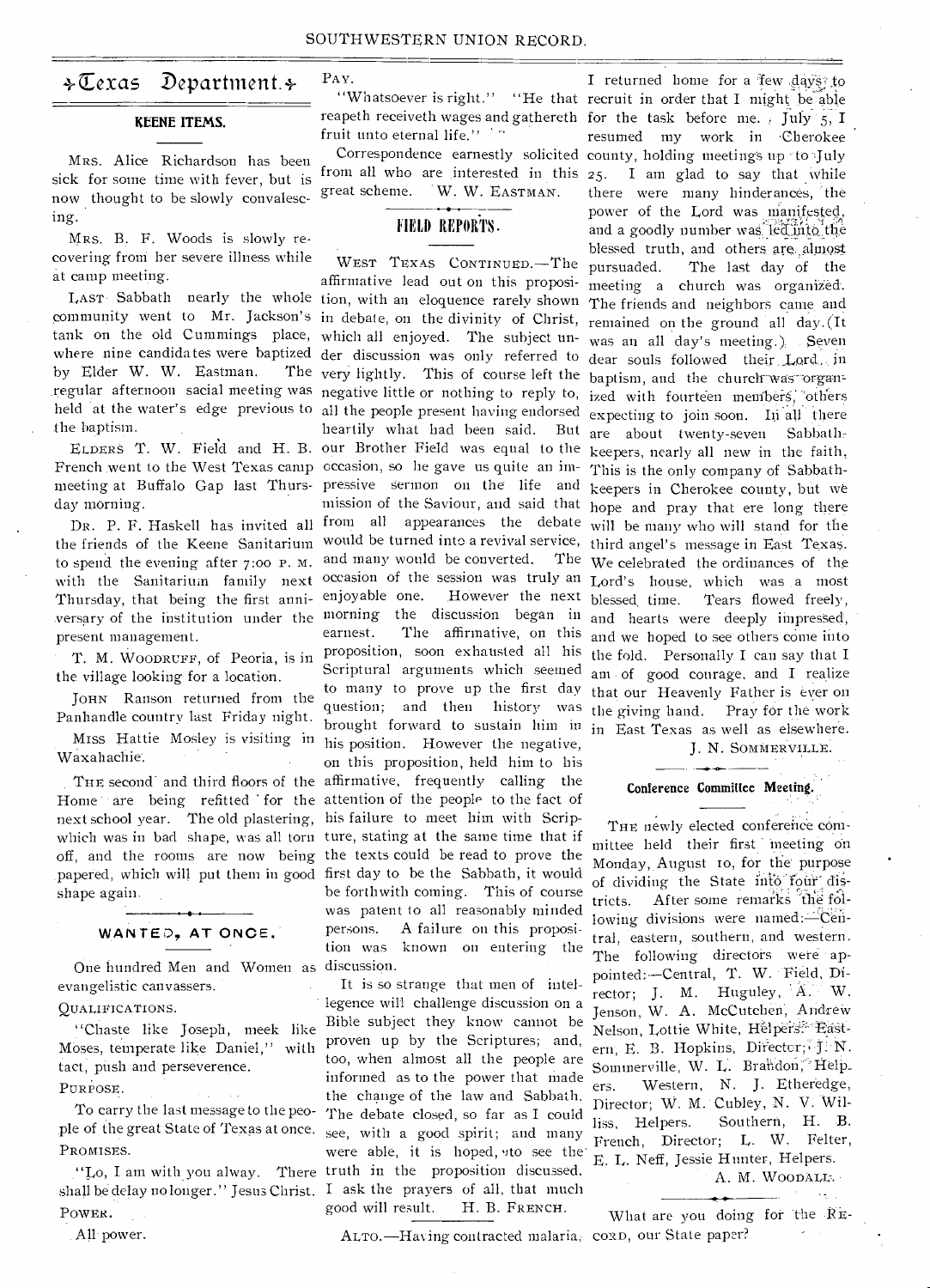# Oklahoma & Department.

#### A Letter to a Canvasser.

# (Miss LIZZIE MCPHEE.)

Thou hast long been out among strangers, But God's arm's as true as steel; He forever will protect you, And His loving power you'll feel.

Thou hast traveled the dusty by-ways, Carrying on the message bright; To unheeding sin-cursed people, Pointing to the land of light.

Thou hast trod on thorns and briers, Got discouraged, so they say; But, cheer up, my dear sister, For on His brow sharp thorns did lay.

Thou hast crossed the sparkling brooklet, Been oft out with nature wild, But thou oft must think of him, dear, Who was Nature's loving child.

All alone by rippling brooklet His heaviest grief was borne; And 'twas here His life was given, 'Fore another sunny morn.

As thou walk 'mong many strangers, Thou wilt find them stern and cold; Thou wilt find a heedless throng, dear,

Just like Noah did of old.

But work thou on nor get discouraged, For the work will soon be done, And the last sheaves gathered in, dear, When the sands of time are run.

And you'll never, never know, dear, How much good your life has done,

Till you get beyond the river, And your golden crown is won.

Tho' it takes long years of waiting, Yearning, pleading, toil and woe, God's reward is just as certain,

For your faithfulness, you know. You will not be always sowing, For the harvest time will come,

When you'll reap just what you've sown, May you stand not idle, dumb.

Yes, you never, never'll think, dear, In that glorious land of light, Of the trials and temptations,

And the battles you did fight. -

Matter for this department is furnished by the Oklahoma Conference. No copy has been received this week.